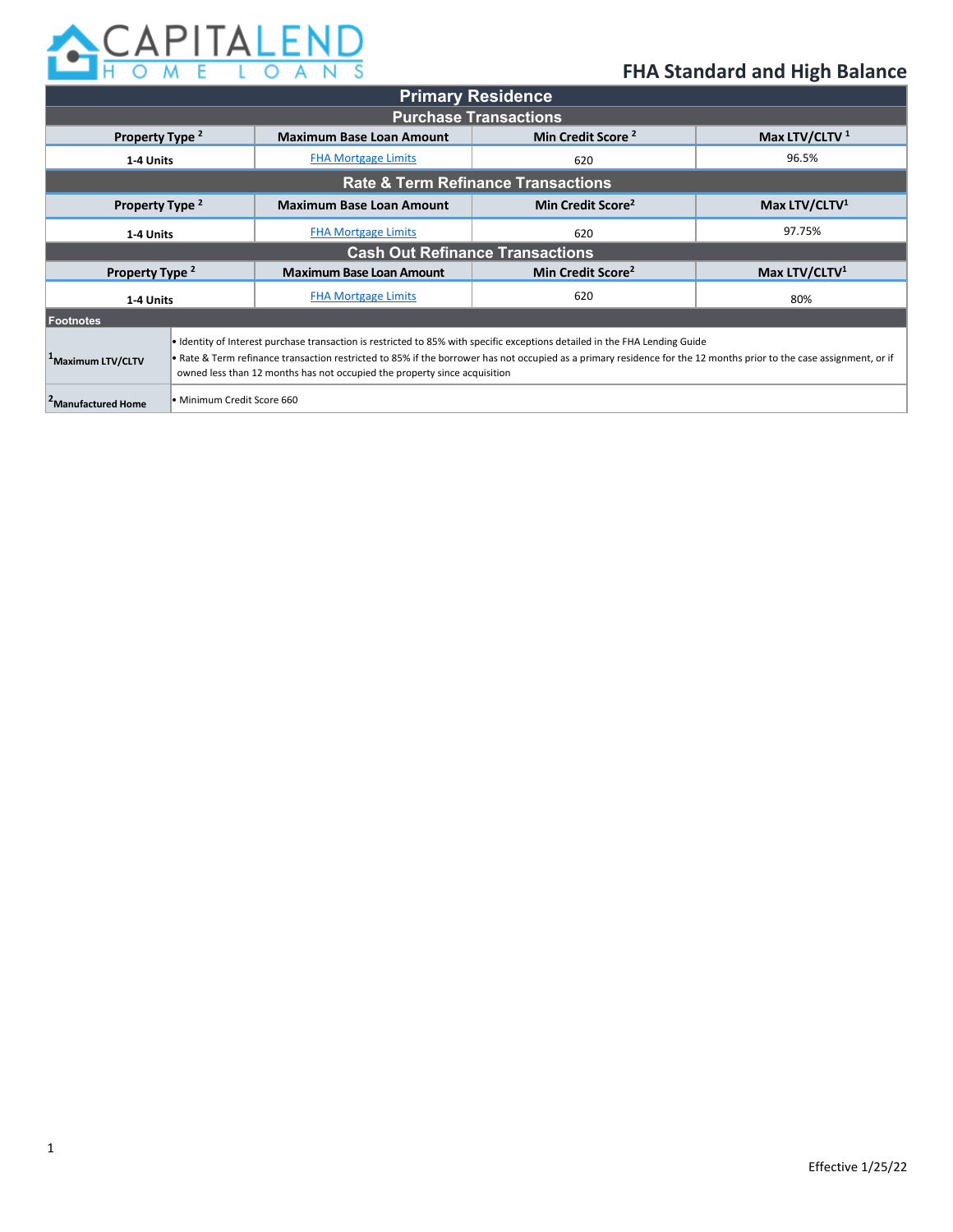

### **Mortgage Insurance Premiums**

### **Upfront Mortgage Insurance Premium (UFMIP)**

- The UFMIP is 1.75% of the base loan amount
- The UFMIP must be 100% financed into the mortgage or paid entirely by cash; partial financing is not allowed
- $\cdot$  The LTV is calculated using the base loan amount prior to financing UFMIP

| Annual Mortgage Insurance Premium (MIP) |                                             |                 |                                                       |                |                 |  |
|-----------------------------------------|---------------------------------------------|-----------------|-------------------------------------------------------|----------------|-----------------|--|
|                                         | > 15-Year Term Base Loan Amount ≤ \$625,500 |                 | $\leq$ 15-Year term Base Loan Amount $\leq$ \$625,500 |                |                 |  |
| <b>LTV</b>                              | Annual MIP (%)                              | <b>Duration</b> | <b>LTV</b>                                            | Annual MIP (%) | <b>Duration</b> |  |
| $\leq 90.00\%$                          | 0.80                                        | 11 Years        | $\leq 90.00\%$                                        | 0.45           | 11 Years        |  |
| $> 90.00\% \le 95.00\%$                 | 0.80                                        | Mortgage Term   | $>90.00\%$                                            | 0.70           | Mortgage Term   |  |
| $>95.00\%$                              | 0.85                                        | Mortgage Term   |                                                       |                |                 |  |
|                                         | > 15-Year term Base Loan Amount> \$625,500  |                 | $\leq$ 15-Year term Base Loan Amount > \$625,500      |                |                 |  |
| <b>LTV</b>                              | Annual MIP (%)                              | <b>Duration</b> | <b>LTV</b>                                            | Annual MIP (%) | <b>Duration</b> |  |
| $\leq 90.00\%$                          | 1.00                                        | 11 Years        | ≤ 78.00%                                              | 0.45           | 11 Years        |  |
| $> 90.00\% \le 95.00\%$                 | 1.00                                        | Mortgage Term   | $> 78.00\% \le 90.00\%$                               | 0.70           | 11 Years        |  |
| $>95.00\%$                              | 1.05                                        | Mortgage Term   | $>90.00\%$                                            | 0.95           | Mortgage Term   |  |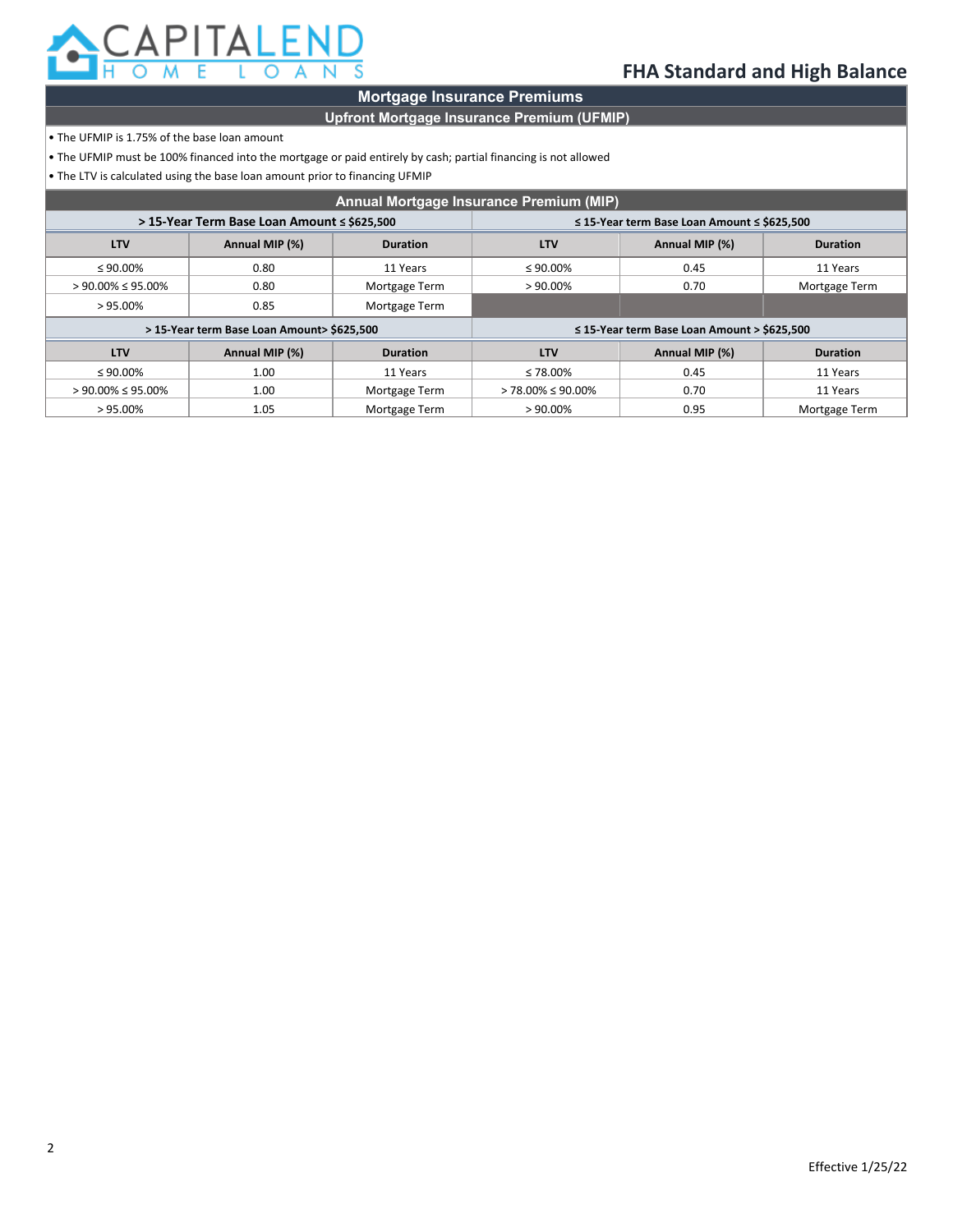

#### **Temporary Guidance Due to COVID-19**

- Self-Employment Verification for loans with case numbers assigned on or after August 12, 2020 through September 30, 2021:
	- o Evidence of current work (signed contracts/invoices to show the business is operating on the day of the verification)
	- o Current business receipts within 10 days of the Note (payment for services performed)
	- o Business website demonstrating activity to support current operations (timely appointments for estimates/services can be scheduled)
- o Lender certification the business is open and operating (confirmed through phone call or other means)
- Rental Income for loans with case numbers assigned on or after August 12, 2020 through September 30, 2021:
- o Reduction of the effective rental income by 25%, or
- o Verify 6 months PITI reserves, or
- o Obtain previous 2 months bank statements to evidence rental payments were received (applies only if there is a history of rental income for property)

| <b>FHA Lending Resource</b>    | All loans must be underwritten to the standards contained within this matrix<br>If guidance is not provided on this matrix refer to the FHA Handbook 4000.1.                                                                                                                                                      |  |  |  |  |  |
|--------------------------------|-------------------------------------------------------------------------------------------------------------------------------------------------------------------------------------------------------------------------------------------------------------------------------------------------------------------|--|--|--|--|--|
| <b>Ineligible Transactions</b> | • Energy Efficient Mortgage<br>• Down Payment Assistance programs                                                                                                                                                                                                                                                 |  |  |  |  |  |
| <b>Geographic Restrictions</b> | • Hawaii: Properties in Lava Zones 1 and 2 not permitted (verify the appraisal to confirm if property may be in a lava zone)<br>Texas: Texas50(a)(6) not permitted                                                                                                                                                |  |  |  |  |  |
| <b>Minimum Loan Amount</b>     | • \$60,000                                                                                                                                                                                                                                                                                                        |  |  |  |  |  |
| Debt-To-Income (DTI)           | • Refer to Minimum Credit Score Restrictions above<br>• As Determined by TOTAL Scorecard (AUS) or<br>. Manual underwriting requirements, see Manual Underwriting of Borrower                                                                                                                                      |  |  |  |  |  |
| <b>AUS Requirements</b>        | • All loans must be submitted through TOTAL Scorecard/AUS<br>• Manual underwriting is allowed                                                                                                                                                                                                                     |  |  |  |  |  |
| <b>Documentation</b>           | • Per TOTAL Scorecard/AUS or manual underwriting requirements<br>• All borrowers must have a valid Social Security number<br>• Borrowers using non-traditional credit are not allowed<br>A fully executed IRS Form 4506-C is required for each borrower on the loan. Refer to IRS Form 4506-C and Tax Transcripts |  |  |  |  |  |
| <b>Qualifying Rate</b>         | • Fixed & ARM: Qualify at the Note Rate                                                                                                                                                                                                                                                                           |  |  |  |  |  |
| <b>Appraisal</b>               | • All appraisals must be completed by FHA-approved appraisers<br>• Appraisal must meet FHA minimum property requirements/standards (MPR/MPS)                                                                                                                                                                      |  |  |  |  |  |
|                                | • The following is general guidance and subject to TOTAL Scorecard/AUS approval.<br>. Income documents may be subject to additional document requests at the underwriter's discretion                                                                                                                             |  |  |  |  |  |
|                                | <b>Salaried Borrowers</b>                                                                                                                                                                                                                                                                                         |  |  |  |  |  |
|                                | • Current paystub dated within 120 days from the Note date;                                                                                                                                                                                                                                                       |  |  |  |  |  |
|                                | • W-2's or written verification(s) of employment documenting most recent 2 years income.                                                                                                                                                                                                                          |  |  |  |  |  |
|                                | <b>Rental Income</b>                                                                                                                                                                                                                                                                                              |  |  |  |  |  |
|                                | . Boarder income may be considered with a minimum 2 years reporting on tax returns; Refer to Rental Income                                                                                                                                                                                                        |  |  |  |  |  |
|                                | • History of rental income requires most recent 2 years tax returns                                                                                                                                                                                                                                               |  |  |  |  |  |
|                                | . Limited or no history of rental income allowed; Refer to Rental Income                                                                                                                                                                                                                                          |  |  |  |  |  |
|                                | Self-Employed Borrower                                                                                                                                                                                                                                                                                            |  |  |  |  |  |
| Income/Employment              | • Eligible with at least 2 years self-employment; Periods of self-employment of less than 2 years, but at least 1 year may be considered<br>case by case; Refer to Self-Employment Income<br><b>Personal Tax Returns</b>                                                                                          |  |  |  |  |  |
|                                | • Most recent 2 years signed tax returns with all pages and schedules                                                                                                                                                                                                                                             |  |  |  |  |  |
|                                | <b>Business Tax Returns</b>                                                                                                                                                                                                                                                                                       |  |  |  |  |  |
|                                | • Most recent 2 years signed tax returns with all pages and schedules required when applicable                                                                                                                                                                                                                    |  |  |  |  |  |
|                                | Profit & Loss (P&L) Statements                                                                                                                                                                                                                                                                                    |  |  |  |  |  |
|                                | • Current signed and dated P&L and Balance sheet is required; Schedule C income does not require a Balance Sheet                                                                                                                                                                                                  |  |  |  |  |  |
|                                | <b>Gaps in Employment</b>                                                                                                                                                                                                                                                                                         |  |  |  |  |  |
|                                | • Gap in employment ≥ 6 months the last 2 years requires the borrower to be on the current job for a minimum of 6 months                                                                                                                                                                                          |  |  |  |  |  |
|                                | <b>Streamline</b>                                                                                                                                                                                                                                                                                                 |  |  |  |  |  |
|                                | • Verbal verification of employment is required<br>• Non-credit qualifying streamline does not require income documentation; No income required to be entered on 1003<br>• Credit qualifying streamline requires standard income documentation                                                                    |  |  |  |  |  |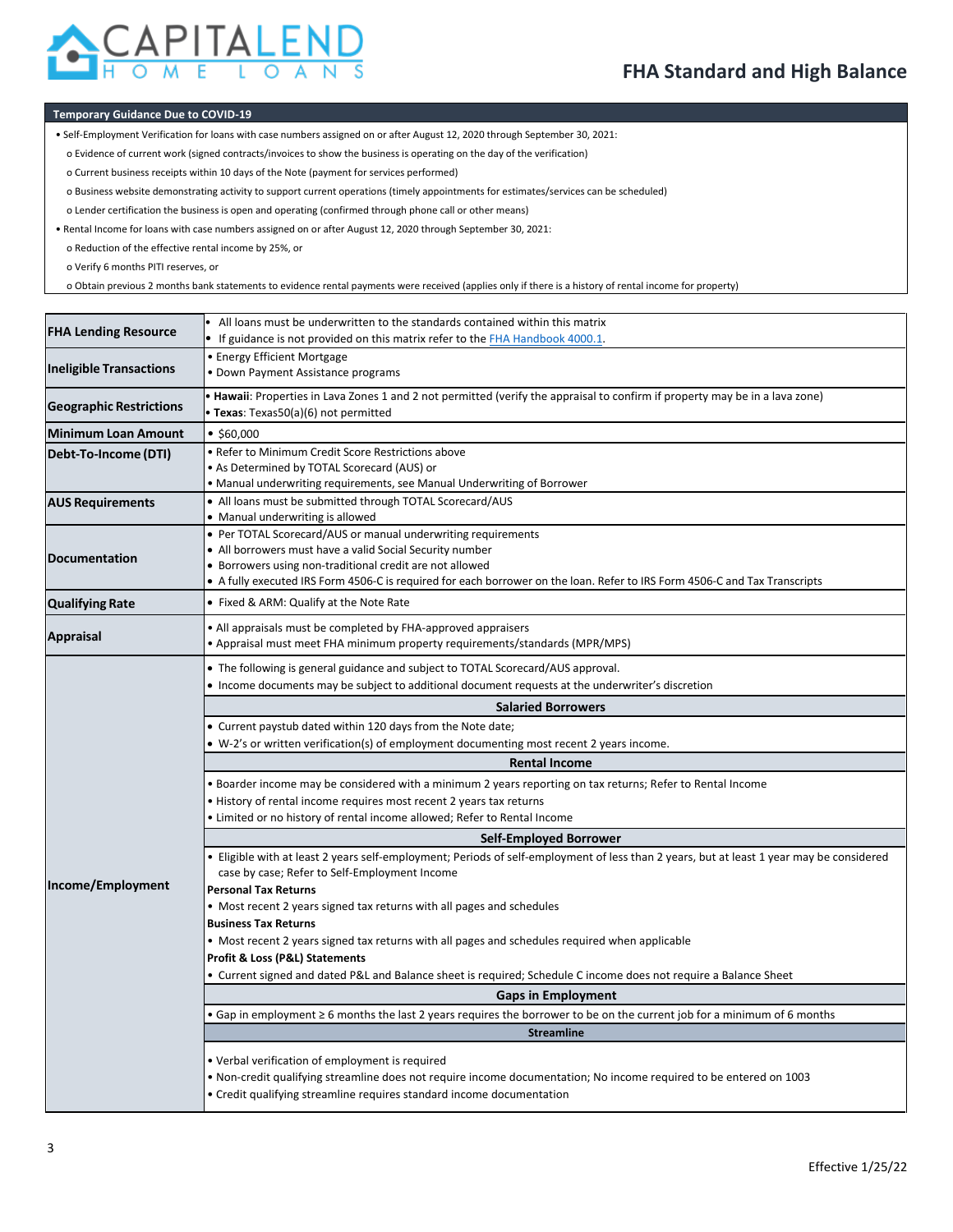

| <b>Asset Documentation</b>  | · Follow TOTAL Scorecard requirements.                                                                                                                |                                                                                                                                  |                                                            |  |  |  |  |  |
|-----------------------------|-------------------------------------------------------------------------------------------------------------------------------------------------------|----------------------------------------------------------------------------------------------------------------------------------|------------------------------------------------------------|--|--|--|--|--|
|                             | • TOTAL Scorecard/AUS approval, follow findings                                                                                                       |                                                                                                                                  |                                                            |  |  |  |  |  |
| <b>Reserves</b>             | • Manual underwrite requires a minimum 1-month reserves                                                                                               |                                                                                                                                  |                                                            |  |  |  |  |  |
|                             | • 3-4 unit property require a minimum 3 months reserves                                                                                               |                                                                                                                                  |                                                            |  |  |  |  |  |
|                             | • U.S. Citizens                                                                                                                                       |                                                                                                                                  |                                                            |  |  |  |  |  |
|                             | • Permanent Residents                                                                                                                                 |                                                                                                                                  |                                                            |  |  |  |  |  |
|                             |                                                                                                                                                       | • Non-Permanent Residents - Refer to Non US Citizen Borrowers in the FHA Lending Guide                                           |                                                            |  |  |  |  |  |
| <b>Borrower Eligibility</b> | · Inter Vivos Revocable Trusts                                                                                                                        |                                                                                                                                  |                                                            |  |  |  |  |  |
|                             | • Non-Occupant Borrowers                                                                                                                              |                                                                                                                                  |                                                            |  |  |  |  |  |
|                             | • All borrowers must have a valid Social Security number                                                                                              |                                                                                                                                  |                                                            |  |  |  |  |  |
|                             | · Borrowers using non-traditional credit are not allowed                                                                                              |                                                                                                                                  |                                                            |  |  |  |  |  |
|                             | <b>Eligible</b>                                                                                                                                       |                                                                                                                                  | Ineligible                                                 |  |  |  |  |  |
|                             | • SFR/PUD (detached/attached)                                                                                                                         | • Co-op Properties                                                                                                               |                                                            |  |  |  |  |  |
|                             | · FHA Approved Condo (low/high rise)                                                                                                                  |                                                                                                                                  | • Agricultural w/Income producing properties               |  |  |  |  |  |
| <b>Property Types</b>       | • 2-unit properties                                                                                                                                   | • Manufactured homes                                                                                                             |                                                            |  |  |  |  |  |
|                             |                                                                                                                                                       | • Condotel                                                                                                                       |                                                            |  |  |  |  |  |
|                             | • 3-4 unit properties <sup>1</sup>                                                                                                                    |                                                                                                                                  |                                                            |  |  |  |  |  |
|                             |                                                                                                                                                       | <sup>1</sup> Refer to the FHA Handbook 4000.1 for 3-4 unit property reserves and self-sufficiency rental income eligibility      |                                                            |  |  |  |  |  |
|                             |                                                                                                                                                       | <b>Mortgage/Rental History</b>                                                                                                   |                                                            |  |  |  |  |  |
|                             |                                                                                                                                                       | . TOTAL Scorecard findings must downgrade to manual underwrite when the history of late payments exceeds the requirements within |                                                            |  |  |  |  |  |
|                             | the FHA Lending Guide - Housing Payment History policy                                                                                                |                                                                                                                                  |                                                            |  |  |  |  |  |
|                             |                                                                                                                                                       | • Manual Downgrade underwrite refer to the requirements within the FHA Lending Guide - Housing Payment History policy            |                                                            |  |  |  |  |  |
|                             |                                                                                                                                                       | . Loans in forbearance or modified in the last 12 months refer to the FHA Lending Guide - Forbearance/Loan Modification policy   |                                                            |  |  |  |  |  |
|                             |                                                                                                                                                       | Installment/Revolving                                                                                                            |                                                            |  |  |  |  |  |
|                             | • TOTAL Scorecard/AUS approval, follow findings                                                                                                       |                                                                                                                                  |                                                            |  |  |  |  |  |
|                             | • Manual Downgrade Underwriting:                                                                                                                      |                                                                                                                                  |                                                            |  |  |  |  |  |
|                             | o Installment history is acceptable if all payments have been on time for the most recent 12 months and no more than 2x30 in the                      |                                                                                                                                  |                                                            |  |  |  |  |  |
|                             | previous 24 months                                                                                                                                    |                                                                                                                                  |                                                            |  |  |  |  |  |
|                             | o Revolving is acceptable if there has been no major derogatory credit in the last 12 months                                                          |                                                                                                                                  |                                                            |  |  |  |  |  |
|                             | Foreclosure, Bankruptcy, Deed-in-Lieu, Short Sale, or Consumer Credit Counseling                                                                      |                                                                                                                                  |                                                            |  |  |  |  |  |
|                             | • All seasoning requirements must be met at the time of the FHA case number assignment                                                                |                                                                                                                                  |                                                            |  |  |  |  |  |
|                             | Derogatory Event <sup>1</sup>                                                                                                                         | <b>TOTAL Scorecard</b>                                                                                                           | <b>Manual</b>                                              |  |  |  |  |  |
|                             | <b>Bankruptcy - Chapter 7</b>                                                                                                                         | 2 years from discharge date                                                                                                      | Case by Case 1 year from discharge                         |  |  |  |  |  |
| <b>Credit</b>               | <b>Bankruptcy - Chapter 13</b>                                                                                                                        | 2 years from discharge date                                                                                                      | Minimum 12 months of pay-out                               |  |  |  |  |  |
|                             | <b>Foreclosure</b>                                                                                                                                    | 3 years from title transfer                                                                                                      | 3 years from title transfer                                |  |  |  |  |  |
|                             | Deed-in-Lieu of Foreclosure                                                                                                                           | 3 years from title transfer                                                                                                      |                                                            |  |  |  |  |  |
|                             |                                                                                                                                                       | 3 years from title transfer                                                                                                      | 3 years from title transfer<br>3 years from title transfer |  |  |  |  |  |
|                             | Pre-foreclosure/Short Sale                                                                                                                            |                                                                                                                                  |                                                            |  |  |  |  |  |
|                             | <b>Current at time of Short Sale</b>                                                                                                                  | 3 years from title transfer                                                                                                      | Case by case with history of on time                       |  |  |  |  |  |
|                             | <b>Consumer Credit Counseling</b>                                                                                                                     | <b>Follow AUS</b>                                                                                                                | payments prior to sale                                     |  |  |  |  |  |
|                             |                                                                                                                                                       |                                                                                                                                  | Minimum 12 months of pay-out                               |  |  |  |  |  |
|                             | <b>Collection Accounts<sup>2</sup></b>                                                                                                                | Per AUS findings                                                                                                                 | Requires acceptable explanation                            |  |  |  |  |  |
|                             |                                                                                                                                                       |                                                                                                                                  |                                                            |  |  |  |  |  |
|                             | Charge-Off $3$                                                                                                                                        | Per AUS findings                                                                                                                 | Requires acceptable explanation                            |  |  |  |  |  |
|                             |                                                                                                                                                       |                                                                                                                                  | •Requires acceptable explanation                           |  |  |  |  |  |
|                             | Judgments                                                                                                                                             | Must be paid or evidence of an established                                                                                       | •Must be paid or evidence of an                            |  |  |  |  |  |
|                             |                                                                                                                                                       | repayment plan                                                                                                                   | established repayment plan                                 |  |  |  |  |  |
|                             | Refer to FHA Guidelines for all requirements                                                                                                          |                                                                                                                                  |                                                            |  |  |  |  |  |
|                             | Collection account(s) with cumulative balance ≥ \$2000 must be paid in full or included in the DTI. Use the documented repayment amount, or 5% of the |                                                                                                                                  |                                                            |  |  |  |  |  |
|                             | outstanding balance(s). Medical collections are not included in the DTI                                                                               |                                                                                                                                  |                                                            |  |  |  |  |  |
|                             | Charge off accounts that the creditor is no longer attempting to collect on the debt, are not required to be included in the DTI                      |                                                                                                                                  |                                                            |  |  |  |  |  |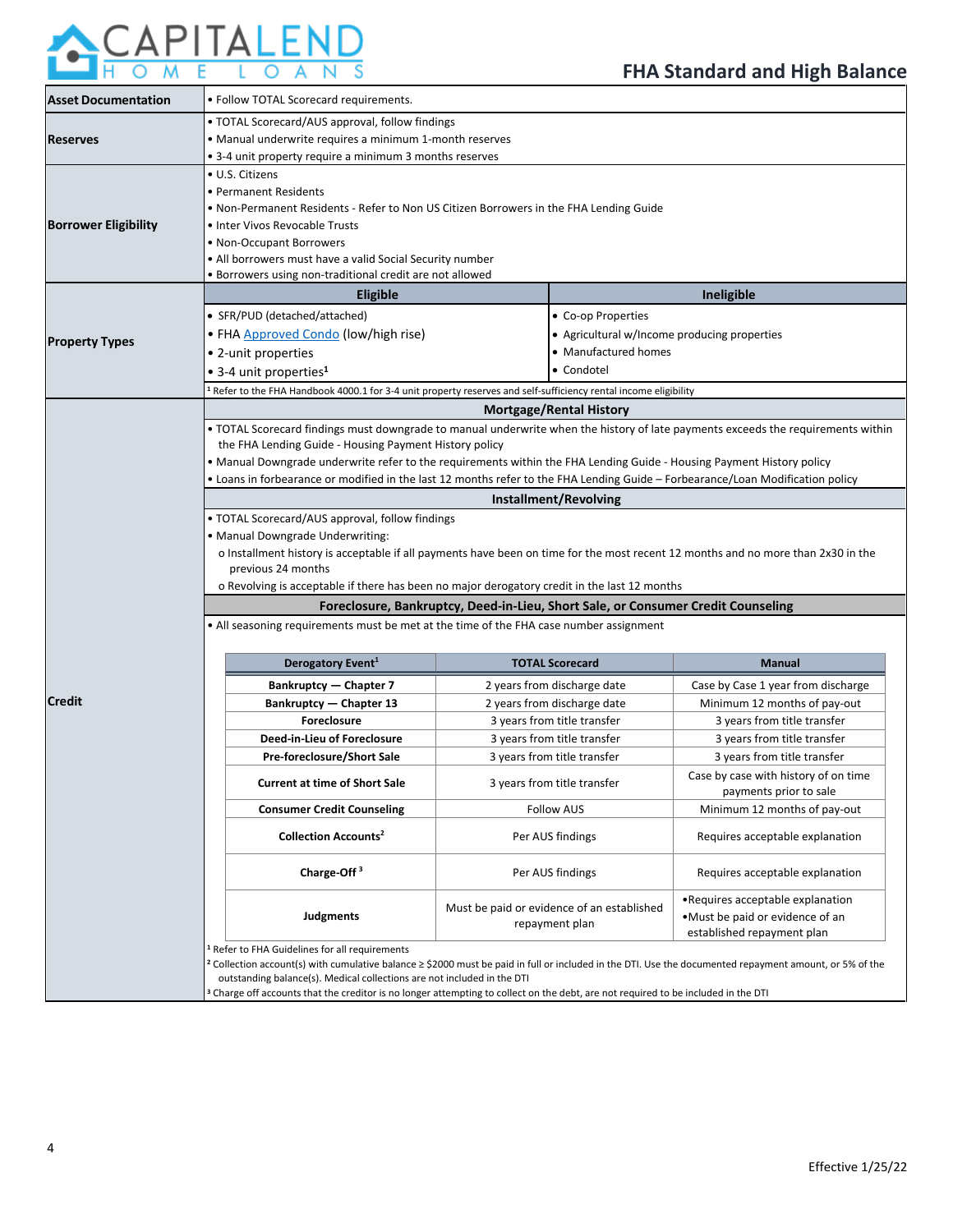# APITALEND  $\overline{\rm o}$

|                                     | • AUS Refer is not eligible                                                                                                                                                                                                                   |  |  |  |  |  |
|-------------------------------------|-----------------------------------------------------------------------------------------------------------------------------------------------------------------------------------------------------------------------------------------------|--|--|--|--|--|
|                                     | . AUS Accept requiring a Manual Downgrade is eligible under the circumstances listed below:                                                                                                                                                   |  |  |  |  |  |
|                                     | Accept Risk Classifications Requiring a Downgrade to Manual Underwriting (TOTAL)                                                                                                                                                              |  |  |  |  |  |
|                                     | The Mortgagee must downgrade and manually underwrite any Mortgage that received an Accept recommendation if:                                                                                                                                  |  |  |  |  |  |
|                                     | • the mortgage file contains information or documentation that cannot be entered into or evaluated by TOTAL Mortgage Scorecard;                                                                                                               |  |  |  |  |  |
|                                     | • additional information, not considered in the AUS recommendation affects the overall insurability of the Mortgage;                                                                                                                          |  |  |  |  |  |
|                                     | • the Borrower has \$1,000 or more collectively in Disputed Derogatory Credit Accounts;                                                                                                                                                       |  |  |  |  |  |
| <b>Manual Underwriting</b>          | . the date of the Borrower's bankruptcy discharge as reflected on bankruptcy documents is within two years from the date of case                                                                                                              |  |  |  |  |  |
| <b>Criteria</b>                     | number assignment;                                                                                                                                                                                                                            |  |  |  |  |  |
|                                     | • the case number assignment date is within three years of the date of the transfer of title through a Pre-Foreclosure Sale (Short Sale);                                                                                                     |  |  |  |  |  |
|                                     | • the case number assignment date is within three years of the date of the transfer of title through a foreclosure sale;                                                                                                                      |  |  |  |  |  |
|                                     | • the case number assignment date is within three years of the date of the transfer of title through a Deed-in-Lieu (DIL) of foreclosure;                                                                                                     |  |  |  |  |  |
|                                     | • the Mortgage Payment history, for any mortgage trade line reported on the credit report used to score the application, requires a                                                                                                           |  |  |  |  |  |
|                                     | downgrade as defined in Housing                                                                                                                                                                                                               |  |  |  |  |  |
|                                     | Obligations/Mortgage Payment History;                                                                                                                                                                                                         |  |  |  |  |  |
|                                     | • the Borrower has undisclosed mortgage debt that requires a downgrade; or                                                                                                                                                                    |  |  |  |  |  |
|                                     | • business income shows a greater than 20 percent decline over the analysis period.                                                                                                                                                           |  |  |  |  |  |
| <b>Undisclosed Mortgage</b><br>Debt | • A mortgage not on borrower's credit report requires a 24 month mortgage payment history directly from the servicer regardless if<br>underwritten using TOTAL guidelines. Refer to Downgrade to Manual Underwriting in the FHA Lending Guide |  |  |  |  |  |
|                                     | • At least one borrower on the refinancing mortgage must hold title to the property being refinanced prior to case number assignment                                                                                                          |  |  |  |  |  |
|                                     | <b>Rate and Term Refinance</b>                                                                                                                                                                                                                |  |  |  |  |  |
|                                     | . The borrower's employment documentation or utility bills must evidence the borrower currently occupies the property and evidences                                                                                                           |  |  |  |  |  |
|                                     | the length of time the borrower has occupied the subject property as their principal residence                                                                                                                                                |  |  |  |  |  |
|                                     | Rate/Term Refinance - Cash Back Eligibility                                                                                                                                                                                                   |  |  |  |  |  |
|                                     | All occupancy types except Texas Homestead                                                                                                                                                                                                    |  |  |  |  |  |
|                                     | . The use of estimates of existing debts and costs in calculating the maximum mortgage amount is allowed to the extent that the actual<br>debts and costs do not result in the borrower receiving greater than \$500 cash back at closing     |  |  |  |  |  |
|                                     | • Cash back amounts greater than \$500 require resubmission to Underwriting or a principal reduction to satisfy the maximum \$500 cash<br>back guideline                                                                                      |  |  |  |  |  |
|                                     | . Cash to the borrower resulting from the refund of borrowers unused escrow balance from the previous mortgage must not be<br>considered in the \$500 cash back limit whether received at or subsequent to mortgage disbursement              |  |  |  |  |  |
|                                     | <b>Texas Homestead Occupancy</b>                                                                                                                                                                                                              |  |  |  |  |  |
|                                     | • NO EXCEPTIONS: Cash back is not allowed for loans secured by owner-occupied primary residence properties located in the state of                                                                                                            |  |  |  |  |  |
|                                     | Texas                                                                                                                                                                                                                                         |  |  |  |  |  |
| <b>Refinance Transactions</b>       | <b>Cash-Out Refinance</b>                                                                                                                                                                                                                     |  |  |  |  |  |
|                                     | . Subject property must have been owned and occupied by the borrower's principal residence for the 12 months prior to the date of case                                                                                                        |  |  |  |  |  |
|                                     | number assignment; Properties owned less than 12 months are not eligible for cash-out (except in the case of inheritance, refer to FHA                                                                                                        |  |  |  |  |  |
|                                     | Handbook 4000.1 for further guidance)                                                                                                                                                                                                         |  |  |  |  |  |
|                                     | . The borrower's employment documentation or utility bills must evidence the borrower has occupied the subject property as their<br>principal residence for the 12 months prior to case number assignment                                     |  |  |  |  |  |
|                                     | . Document the borrower has made all mortgage payments within the month due for the previous 12 months or since the borrower                                                                                                                  |  |  |  |  |  |
|                                     | obtained the mortgages, whichever is less                                                                                                                                                                                                     |  |  |  |  |  |
|                                     | . Payments for all mortgages secured by the subject property must have been paid within the month due for the month prior to<br>mortgage disbursement                                                                                         |  |  |  |  |  |
|                                     | o Properties with mortgages must have a minimum of six months of mortgage payments                                                                                                                                                            |  |  |  |  |  |
|                                     | . If the subject mortgage is not reported in the borrower's credit report or is not in the name of the borrower, obtain a VOM, bank                                                                                                           |  |  |  |  |  |
|                                     | statements or other documentation to evidence that all payments have been made by the borrower in the month due for the                                                                                                                       |  |  |  |  |  |
|                                     | previous 12 months                                                                                                                                                                                                                            |  |  |  |  |  |
|                                     | • Properties owned free and clear may be refinanced as cash-out transactions                                                                                                                                                                  |  |  |  |  |  |
|                                     | • Income from a non-occupant co-borrower cannot be used to qualify for a cash out refinance                                                                                                                                                   |  |  |  |  |  |
| <b>Community Property</b>           | • A credit report is required for the non-borrowing spouse who resides in a community property state or the subject property is located                                                                                                       |  |  |  |  |  |
| <b>States</b>                       | in a community property state; The debts of the non-borrowing spouse must be included in qualifying unless specifically excluded by                                                                                                           |  |  |  |  |  |
|                                     | state law: AZ, CA, ID, LA, NV, NM, TX, WA, WI                                                                                                                                                                                                 |  |  |  |  |  |
|                                     | . Subordinate financing allowed; CLTV cannot exceed the eligible LTV/CLTV limits above                                                                                                                                                        |  |  |  |  |  |
| <b>Subordinate Financing</b>        | • Cash out maximum combined mortgage amounts of the first lien and any subordinate lien(s) not to exceed FHA Nationwide Mortgage                                                                                                              |  |  |  |  |  |
|                                     | Limit                                                                                                                                                                                                                                         |  |  |  |  |  |
| <b>Assumability</b>                 | • FHA insured mortgages are assumable                                                                                                                                                                                                         |  |  |  |  |  |